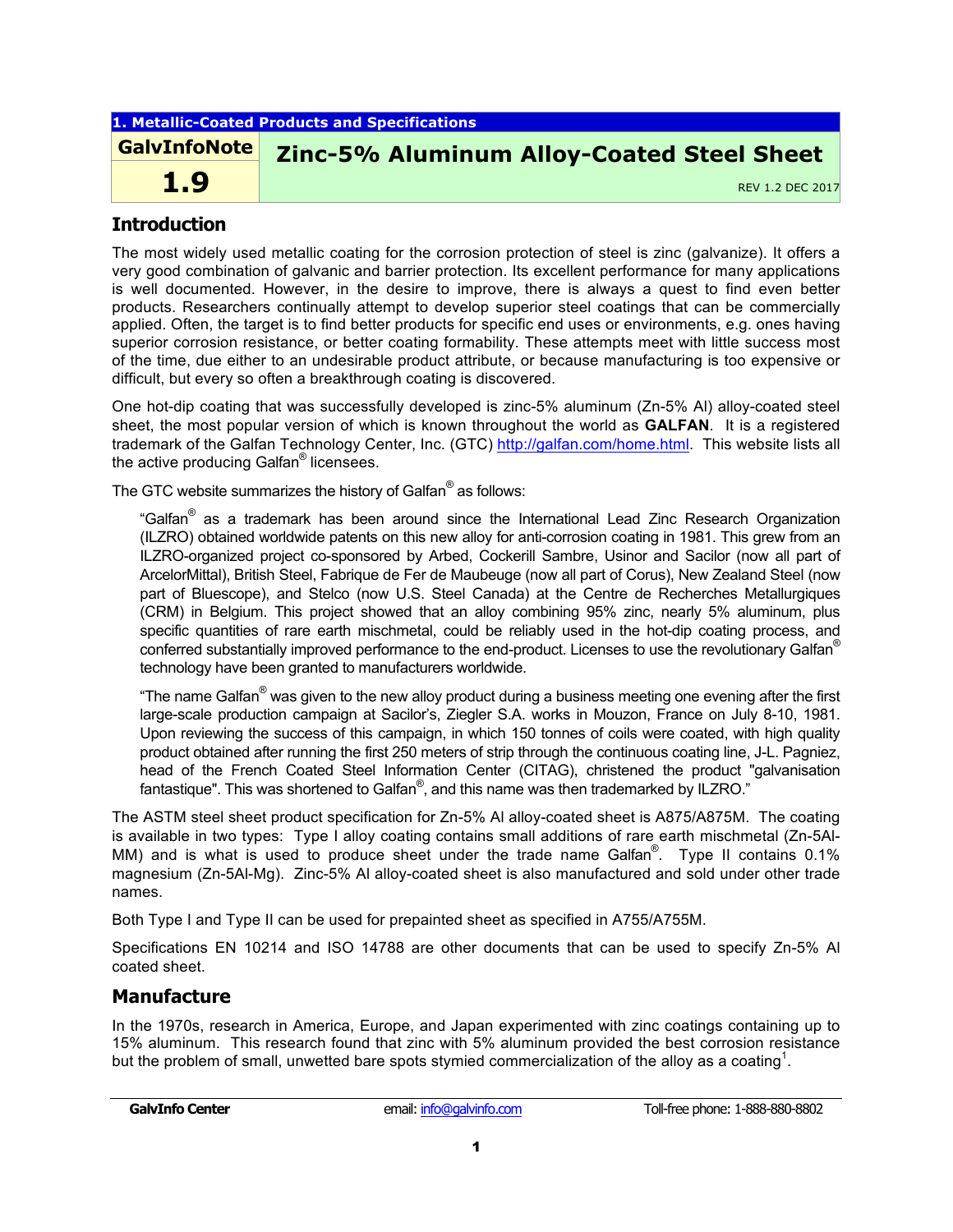Research that ILZRO later commissioned CRM to conduct on the Zn-5% Al system determined that the addition of small amounts of rare earth mischmetal<sup>1</sup> containing cerium and lanthanum improved fluidity, wettability, coating ductility, and inhibited intergranular corrosion. This mischmetal formulation is what later became known as Galfan® .

Composition of the mischmetal-bearing alloy used to produce GALFAN is specified in ASTM B750. The technology used to manufacture this alloy is *licensed technology*<sup>1</sup> . Also, see GalvInfoNote 5.2 for the specified chemistry limits.

Galfan® sheet products are coated on processing lines that are almost identical to those used to produce galvanized sheet, and which are described in GalvInfoNote 2.1. In some cases, production lines that produce Zn-5% Al coatings are dedicated to this product, although most lines that produce GALFAN also produce galvanize through the use of dual, interchangeable coating pots.

# **Coating Metallurgy and Microstructure**

Zinc with 5% aluminum is a *eutectic alloy*. A *eutectic composition* is that ratio of elements having the lowest melting temperature, and is located at the intersection of the elements' liquidus curves in a *phase diagram* (a representation of what occurs when elements are mixed together). The *eutectic* is a unique temperature-composition *point* for two or more elements. Lowering the temperature to just below the *eutectic temperature* results in a reaction where the all of the liquid mixture freezes to a complete solid at that temperature. In non-eutectic mixtures, freezing occurs over a range of temperatures, and elements can segregate into phases. For more information on this phenomena refer to literature about the zincaluminum phase diagram, as a more detailed explanation here is beyond the scope of this GalvInfoNote.



### **Figure 1 Microstructure of Zn-5% Al Coating (note the lamellar plate-like structure) <sup>1</sup>**

Regular zinc galvanizing alloys freeze into a single-phase microstructure. Al-Zn alloys such as Galvalume<sup>®</sup> form two-phase microstructures in which aluminum phases are surrounded by the lower freezing temperature zinc phase (see GalvInfoNote 1.4). Galfan® , however, forms a *hypoeutectic* microstructure in which the high zinc phase and high aluminum phase freeze into very thin, alternating parallel plates called lamellae, as shown in Figure 1. Control of the cooling rate is necessary to ensure that the entire microstructure is lamellar.

The intermetallic alloy layer that forms between the Galfan<sup>®</sup> coating and the steel substrate is a very thin (1 µm) ternary Al-Fe-Zn compound. This layer is thinner than a similar layer that forms on galvanized sheet, and is the reason for the extremely good formability of Galfan<sup>®</sup>.

 $1$  The mischmetal used in GALFAN is a mixture of cerium (Ce), and lanthanum (La), two of the 15 elements between atomic numbers 57 and 71, sometimes called rare earths. Their percentage in the alloy is extremely small but their effect in improving wettability is very significant.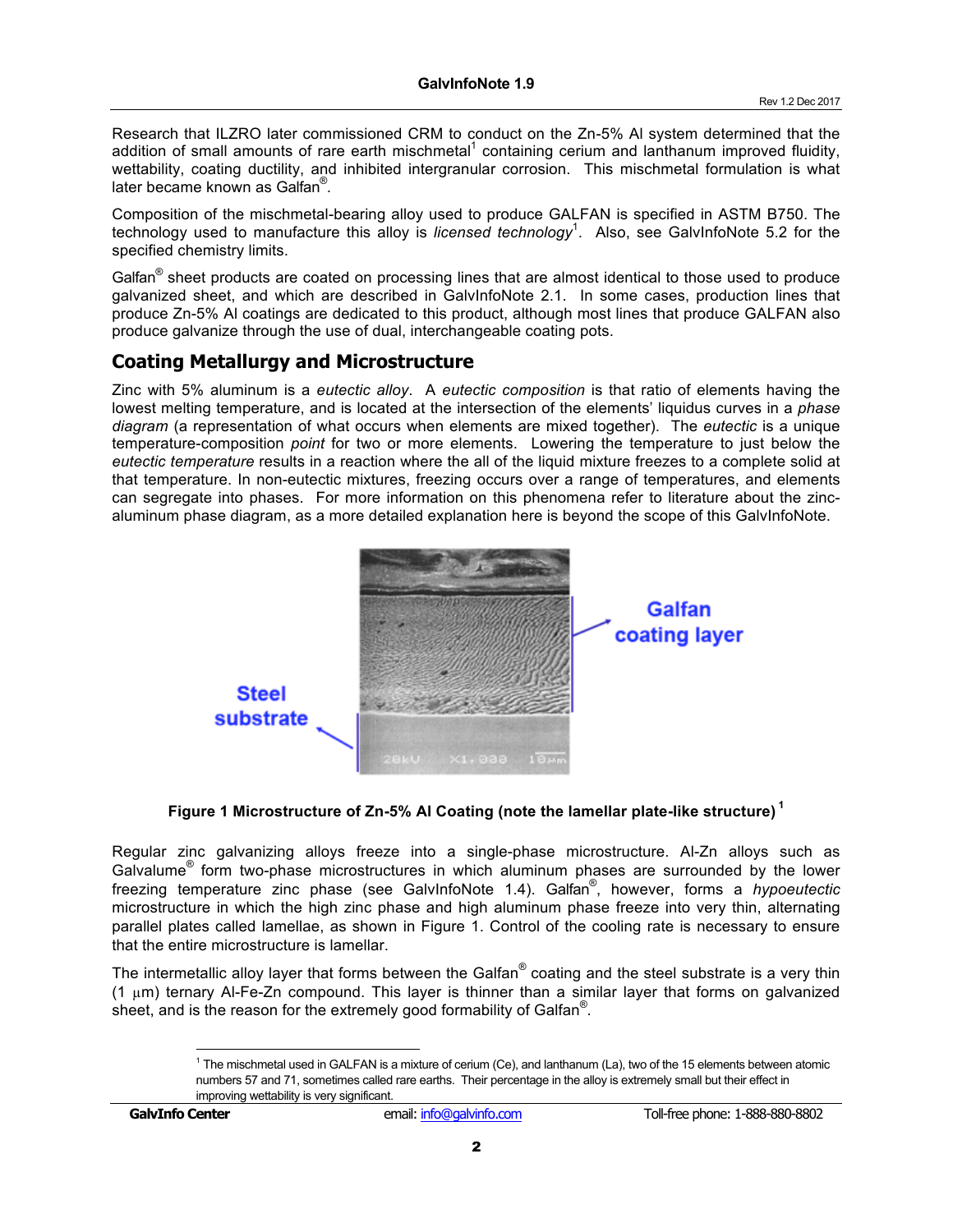## **Corrosion Resistance**

Aluminum corrodes more slowly than zinc in most atmospheres because of its surface barrier layer of very passive aluminum oxide. However, this passive layer prevents aluminum from adequately contributing towards cathodic (sacrificial) protection. Cathodic protection is the strong point of zinc coatings, in that if the coating is cut or scratched, the zinc near the exposed steel will corrode first. Galfan<sup>®</sup> combines the strengths of both zinc and aluminum, giving better passive barrier protection than regular galvanize, and better sacrificial protection than alloy coatings with lower zinc compositions.

Regular galvanized coatings corrode in the atmosphere by the zinc being continually converted to zinc oxide and zinc carbonate. The lamellar eutectic microstructure of Galfan<sup>®</sup>, shown in Figure 1, interferes with this mechanism, as corrosion must follow the direction of the thin lamellae. Also, the dense, more passive, aluminum-rich corrosion products that are left behind lower the reactivity of the surface. Naturally, corrosion will be slowest when the lamellae are parallel to the sheet, but even the random orientation that the lamellae usually take greatly reduces the corrosion rate.

Galvanize exhibits a linear corrosion rate. ILZRO research has shown that the corrosion rate of Galfan<sup>®</sup> is parabolic rather than linear. Galfan's weight loss during the first two or three years is slightly less than galvanize, but as its surface passivates, it's rate of weight loss decreases parabolically. This is illustrated in Figure 2.



#### **Figure 2 Coating Thickness Loss in Marine Environment from New Zealand Steel Study<sup>1</sup>**

The results of field studies have shown that Galfan<sup>®</sup> has a minimum of two times better outdoor corrosion resistance than conventional galvanize of the same coating weight. This is the case in rural, industrial, and marine environments.

The issue of whether to use galvanize or Galfan<sup>®</sup> for a particular end use therefore becomes one of overall value versus initial cost. If the objective is to have products last over 2 times longer than those made with galvanize, then the same coating weight as used with galvanize can be specified. If lower initial cost is paramount, then the same service life can be obtained by specifying one-half the normal galvanize coating weight.